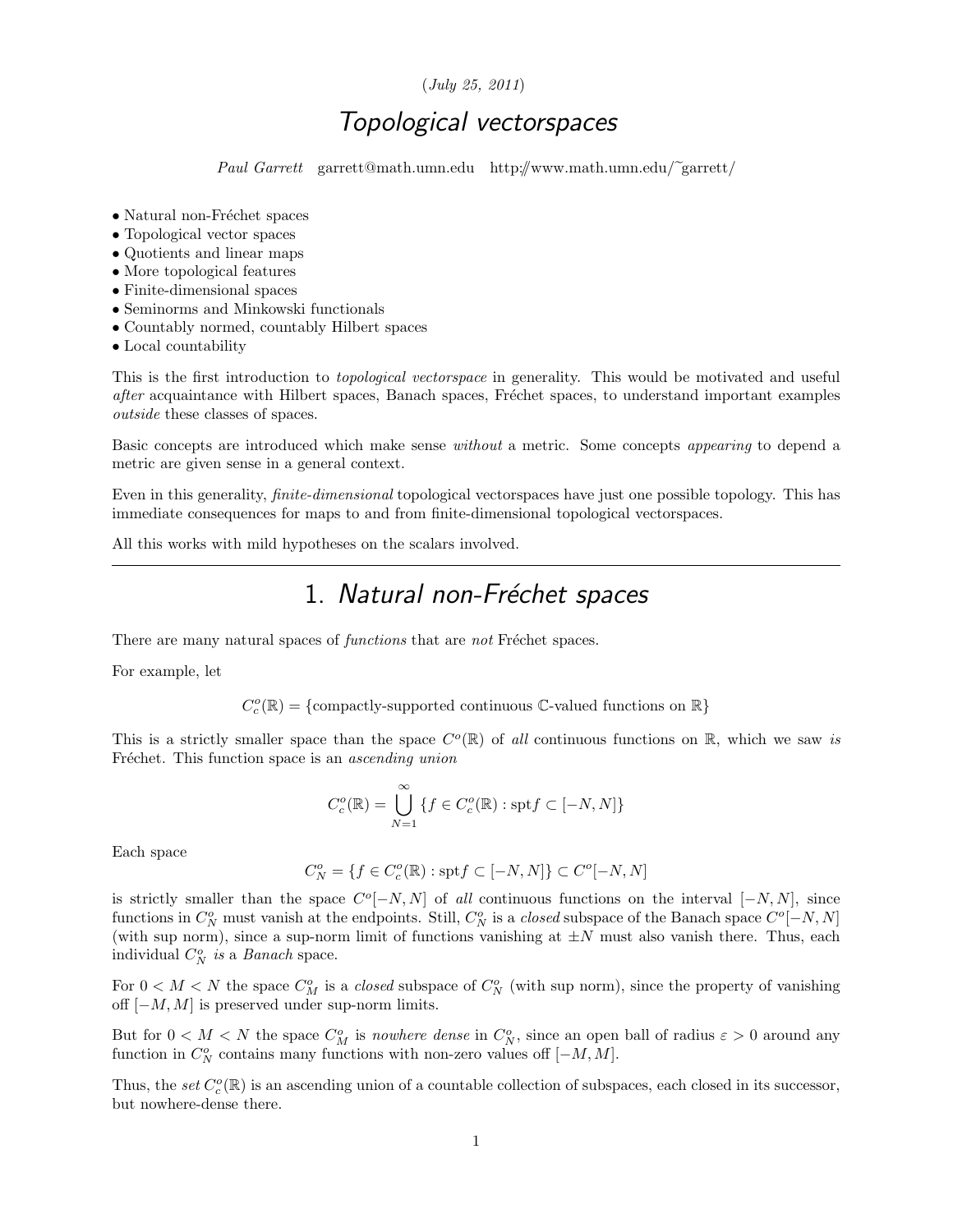Though the topology on  $C_c^o(\mathbb{R})$  is not specified yet, any acceptable topology on  $C_c^o(\mathbb{R})$  should give subspace  $C_M^o$  its natural (Banach-space) topology. Then  $C_c^o(\mathbb{R})$  is a countable union of nowhere-dense subsets. By the Baire category theorem the topology on  $C_c^o(\mathbb{R})$  cannot be complete metric. In particular, it cannot be Fréchet.

Nevertheless, the space  $C_c^p(\mathbb{R})$  and many similarly-constructed spaces do have a reasonable structure, being an ascending union of a countable collection of Fréchet spaces, each closed in the next.  $[1]$ 

[1.0.1] Remark: The space of integrals against regular Borel measures on a  $\sigma$ -compact<sup>[2]</sup> topological space X can be construed (either *defined* or *proven*<sup>[3]</sup> depending on one's choice) to be all continuous linear maps  $C_c^o(X) \to \mathbb{C}$ . This motivates understanding the topology of  $C_c^o(X)$ , and, thus, to understand non-Fréchet spaces.

[1.0.2] Remark: A similar argument proves that the space  $C_c^{\infty}(\mathbb{R}^n)$  of test functions (compactlysupported infinitely differentiable functions) on  $\mathbb{R}^n$  cannot be Fréchet. These functions play a central role in the study of *distributions* or *generalized functions*, providing further motivation to accommodate non-Fréchet spaces.

#### 2. Topological vectorspaces

For the moment, the *scalars* need not be real or complex, need not be locally compact, and need not be commutative. Let k be a division ring. Any k-module V is a free k-module.  $[4]$  We will substitute k-vectorspace for k-module in what follows.

Let the scalars  $k$  have a **norm**  $\vert \cdot \vert$ , a non-negative real-valued function on  $k$  such that

$$
\begin{cases} |x| = 0 \implies x = 0 \\ |xy| = |x||y| \\ |x + y| \le |x| + |y| \end{cases}
$$
 (for all  $x, y \in k$ )

Further, suppose that with regard to the metric

$$
d(x, y) = |x - y|
$$

the topological space k is *complete* and *non-discrete*. The non-discreteness is that, for every  $\varepsilon > 0$  there is  $x \in k$  such that

$$
0<|x|<\varepsilon
$$

A topological vector space V (over k) is a k-vector space V with a topology on V in which points are closed, and so that scalar multiplication

 $x \times v \longrightarrow xv$  (for  $x \in k$  and  $v \in V$ )

[3] This is the Riesz-Markov-Kakutani theorem.

 $[1]$  A countable ascending union of Fréchet spaces, each closed in the next, suitably topologized, is an LF-space. This stands for *limit of Fréchet*. The topology on the union is a *colimit*, discussed a bit later.

<sup>[2]</sup> As usual,  $\sigma$ -compact means that the space is a countable union of compacts.

 $[4]$  The proof of this free-ness is the same as the proof that a vector space over a (commutative) field is free, that is, has a basis. The argument is often called the Lagrange replacement principle, and succeeds for infinite-dimensional vector spaces, granting the Axiom of Choice.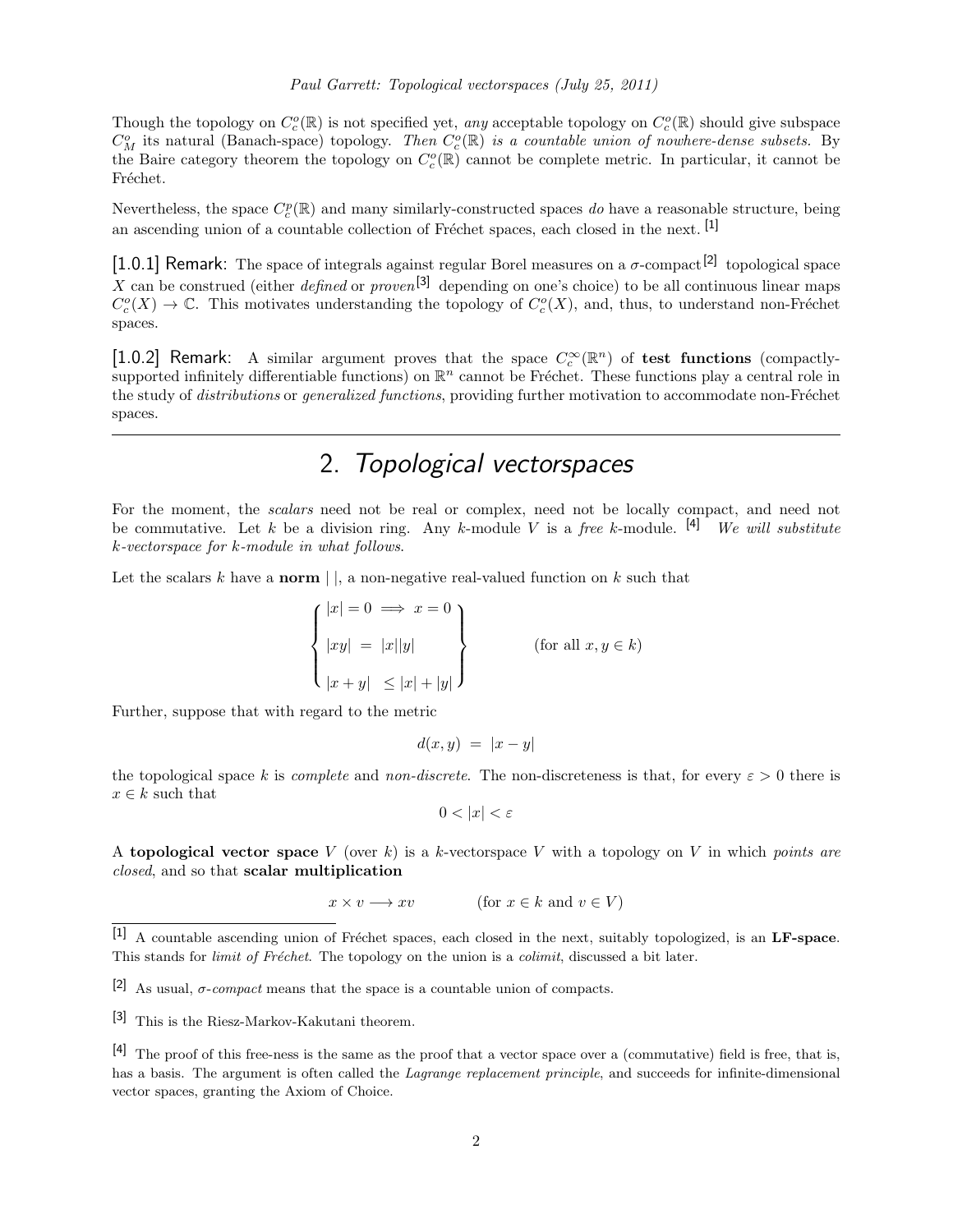and vector addition

$$
v \times w \to v + w \qquad (\text{for } v, w \in V)
$$

are continuous.

For subsets  $X, Y$  of  $V$ , let

$$
X + Y = \{x + y : x \in X, y \in Y\}
$$

 $-X = \{-x : x \in X\}$ 

Also, write

The following idea is elementary, but indispensable. Given an open neighborhood 
$$
U
$$
 of 0 in a topological  
vectorspace  $V$ , continuity of vector addition yields an open neighborhood  $U'$  of 0 such that

$$
U'+U'\subset U
$$

Since  $0 \in U'$ , necessarily  $U' \subset U$ . This can be repeated to give, for any positive integer n, an open neighborhood  $U_n$  of 0 such that

$$
\underbrace{U_n + \ldots + U_n \subset U}_{n}
$$

In a similar vein, for fixed  $v \in V$  the map  $V \to V$  by  $x \to x + v$  is a *homeomorphism*, being invertible by the obvious  $x \to x - v$ . Thus, the open neighborhoods of v are of the form  $v + U$  for open neighborhoods U of 0. In particular, a local basis at 0 gives the topology on a topological vectorspace.

[2.0.1] Lemma: Given a compact subset K of a topological vectorspace V and a closed subset C of V not meeting  $K$ , there is an open neighborhood  $U$  of 0 in  $V$  such that

$$
closure(K + U) \cap (C + U) = \emptyset
$$

*Proof:* Since C is closed, for  $x \in K$  there is a neighborhood  $U_x$  of 0 such that the neighborhood  $x + U_x$  of  $x$  does not meet  $C$ . By continuity of vector addition

$$
V \times V \times V \to V
$$
 by  $v_1 \times v_2 \times v_3 \to v_1 + v_2 + v_3$ 

there is a smaller open neighborhood  $N_x$  of 0 so that

$$
N_x + N_x + N_x \subset U_x
$$

By replacing  $N_x$  by  $N_x \cap -N_x$ , which is still an open neighborhood of 0, suppose that  $N_x$  is symmetric in the sense that  $N_x = -N_x$ .

Using this symmetry,

$$
(x + N_x + N_x) \cap (C + N_x) = \emptyset
$$

Since K is compact, there are finitely-many  $x_1, \ldots, x_n$  such that

$$
K \subset (x_1 + N_{x_1}) \cup \ldots \cup (x_n + N_{x_n})
$$

Let

$$
U = \bigcap_i \ N_{x_i}
$$

Since the intersection is finite, this is open. Then

$$
K + U \subset \bigcup_{i=1,...,n} (x_i + N_{x_i} + U) \subset \bigcup_{i=1,...,n} (x_i + N_{x_i} + N_{x_i})
$$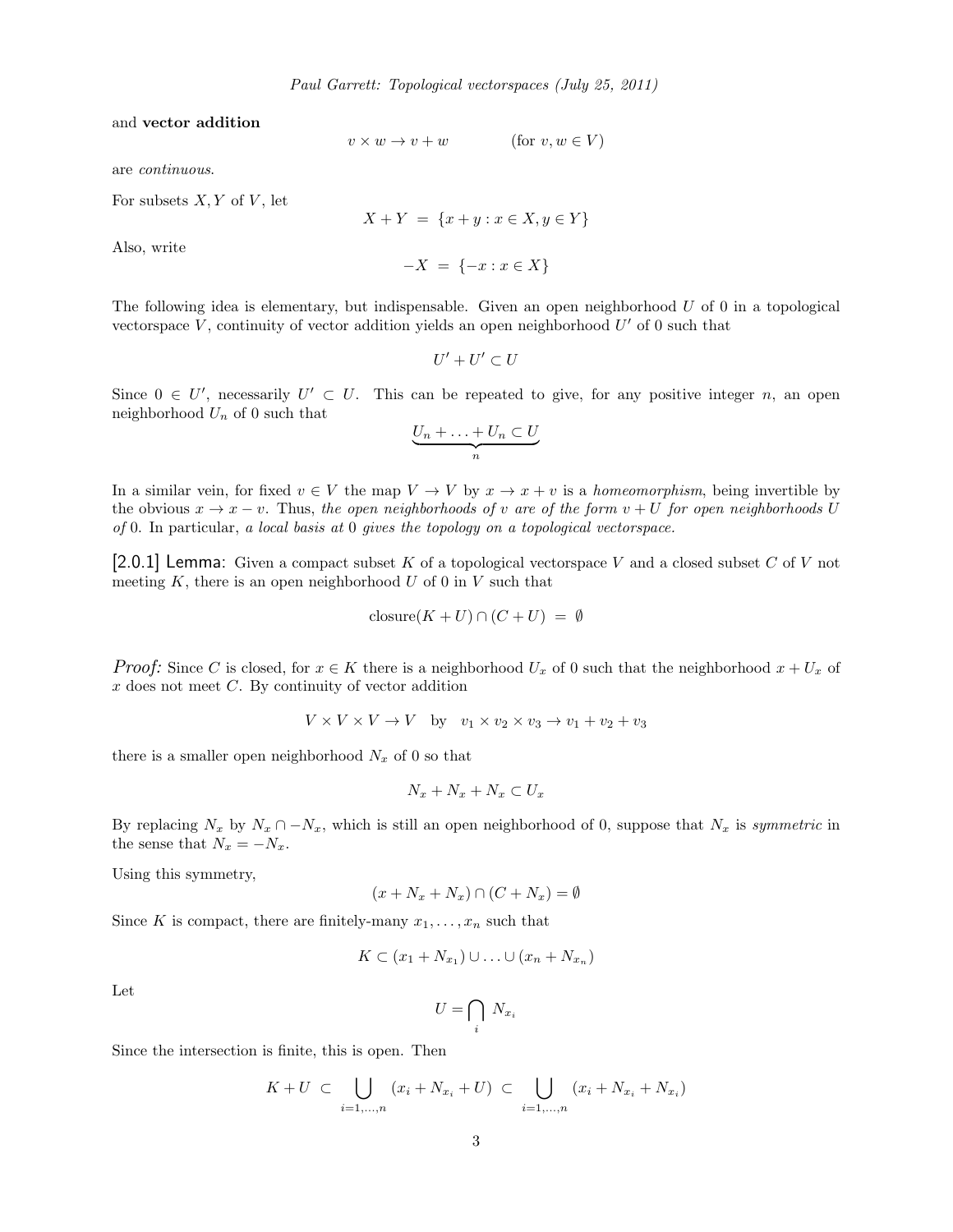These sets do not meet  $C + U$ , by construction, since  $U \subset N_{x_i}$  for all i.

Finally, since  $C + U$  is a union of opens  $y + U$  for  $y \in C$ , it is open, so even the *closure* of  $K + U$  does not meet  $C + U$ .

[2.0.2] Corollary: A topological vectorspace is *Hausdorff.* (Take  $K = \{x\}$  and  $C = \{y\}$  in the lemma). ///

[2.0.3] Corollary: The topological closure  $\bar{E}$  of a subset E of a topological vectorspace V is obtained as

$$
\bar{E} = \bigcap_U \, E + U
$$

where U ranges over a local basis at 0.

*Proof:* In the lemma, take  $K = \{x\}$  and  $C = \overline{E}$  for a point x of V not in C. Then we obtain an open neighborhood U of 0 so that  $x+U$  does not meet  $\overline{E}+U$ . The latter contains  $E+U$ , so certainly  $x \notin E+U$ . That is, for x not in the closure, there is an open U containing 0 so that  $x \notin E + U$ . ///

[2.0.4] Remark: It is convenient that Hausdorff-ness of topological vectorspaces follows from the weaker assumption that points are closed.

# 3. Quotients and linear maps

We continue to suppose that the *scalars* k are a non-discrete complete normed division ring. It suffices to think of  $\mathbb R$  or  $\mathbb C$ .

For two topological vectorspaces  $V, W$  over  $k$ , a function

$$
f: V \to W
$$

is  $(k-)$ linear when

$$
f(\alpha x + \beta y) = \alpha f(x) + \beta f(y)
$$

for all  $\alpha, \beta \in k$  and  $x, y \in V$ . Almost without exception we will be interested exclusively in **continuous** linear maps, meaning linear maps continuous for the topologies on  $V, W$ . The **kernel** ker f of a linear map is

$$
\ker f = \{ v \in V : f(v) = 0 \}
$$

Being the inverse image of a closed set by a continuous map, it is closed. It is easy to check that it is a  $k$ -subspace of  $V$ .

For a closed k-subspace H of a topological vectorspace V, we can form the quotient  $V/H$  as topological vectorspace, with k-linear quotient map  $q: V \to V/H$  given as usual by

$$
q:v\longrightarrow v+H
$$

The quotient topology on E is the finest topology on E such that the quotient map  $q: V \to E$  is continuous, namely, a subset E of  $V/H$  is open if and only if  $q^{-1}(E)$  is open. It is easy to check that this is a topology.

[3.0.1] Remark: For non-closed subspaces H, the quotient topology on  $V/H$  is not Hausdorff. [5] Non-Hausdorff spaces are not topological vector spaces in our sense. For our purposes, we do not want non-Hausdorff spaces.

<sup>[5]</sup> That the quotient  $V/H$  by a not-closed subspace H is not Hausdorff is easy to see, using the definition of the quotient topology, as follows. Let v be in the closure of H but not in H. Then every neighborhood U of v meets H. Every neighborhood of  $v + H$  in the quotient is of the form  $v + H + U$  for some neighborhood U of v in V, and includes 0. That is, even though the image of v in the quotient is not 0, every neighborhood of that image includes 0.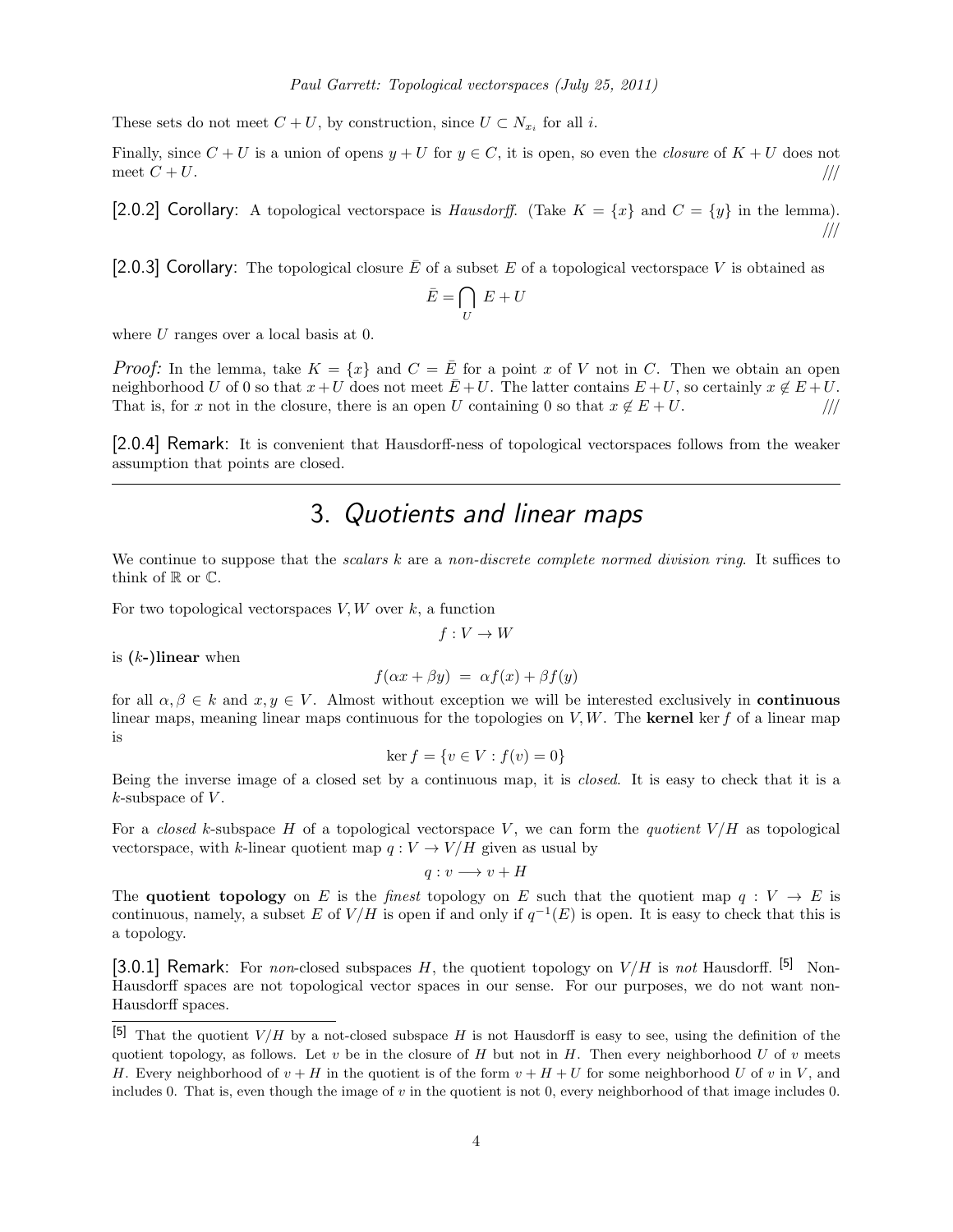Further, unlike general topological quotient maps,

[3.0.2] Proposition: For a closed subspace H of a topological vector space V, the quotient map  $q: V \to V/H$  is open, that is, carries open sets to open sets.

*Proof:* Let U be open in V. Then

$$
q^{-1}(q(U)) = q^{-1}(U + H) = U + H = \bigcup_{h \in H} h + U
$$

This is a union of opens, so is open.  $/$ ///

[3.0.3] Corollary: For a closed k-subspace W of a topological vectorspace V, the quotient  $V/W$  is a topological vectorspace. In particular, in the quotient topology points are closed.

*Proof:* The *algebraic* quotient exists without any topological hypotheses on W. Since W is closed, and since vector addition is a homeomorphism,  $v + W$  is closed as well. Thus, its complement  $V - (v + W)$  is open, so  $q(V - (v + W))$  is open, by definition of the quotient topology. Thus, the complement

$$
q(v) = v + W = q(v + W) = V/W - q(V - (v + W))
$$

of the open set  $q(V - (v + W))$  is closed. ////

[3.0.4] Corollary: Let  $f: V \to X$  be a linear map with a closed subspace W of V contained in ker f. Let  $\bar{f}$  be the induced map  $\bar{f}:V/W\to X$  defined by  $\bar{f}(v+W)=f(v)$ . Then f is continuous if and only if  $\bar{f}$  is continuous.

*Proof:* Certainly if  $\bar{f}$  is continuous then  $f = \bar{f} \circ q$  is continuous. The converse follows from the fact that q is open.  $/$ ///

That is, a continuous linear map  $f: V \to X$  factors through any quotient  $V/W$  where W is a closed subspace contained in the kernel of f.

#### 4. More topological features

Now we can consider the notions of balanced subset, absorbing subset and also directed set, Cauchy net, and completeness. We continue to suppose that the scalars k are a non-discrete complete normed division ring.

A subset E of V is **balanced** if for every  $x \in k$  with  $|x| \leq 1$  we have  $xE \subset E$ .

**Lemma:** Let U be a neighborhood of 0 in a topological vectorspace V over k. Then U contains a balanced neighborhood N of 0.

*Proof:* By continuity of scalar multiplication, there is  $\varepsilon > 0$  and a neighborhood U' of  $0 \in V$  so that if  $|x| < \varepsilon$  and  $v \in U'$  then  $xv \in U$ . Since k is non-discrete, there is  $x_o \in k$  with  $0 < |x_o| < \varepsilon$ . Since scalar multiplication by a non-zero element is a homeomorphism,  $x_0U'$  is a neighborhood of 0 and  $x_0U' \subset U$ . Put

$$
N = \bigcup_{|y| \le 1} y x_o U'
$$

Then, for  $|x| \leq 1$ , we have  $|xy| \leq |y| \leq 1$ , so

$$
xN = \bigcup_{|y| \le 1} x(yx_o U') \subset \bigcup_{|y| \le 1} yx_o U' = N
$$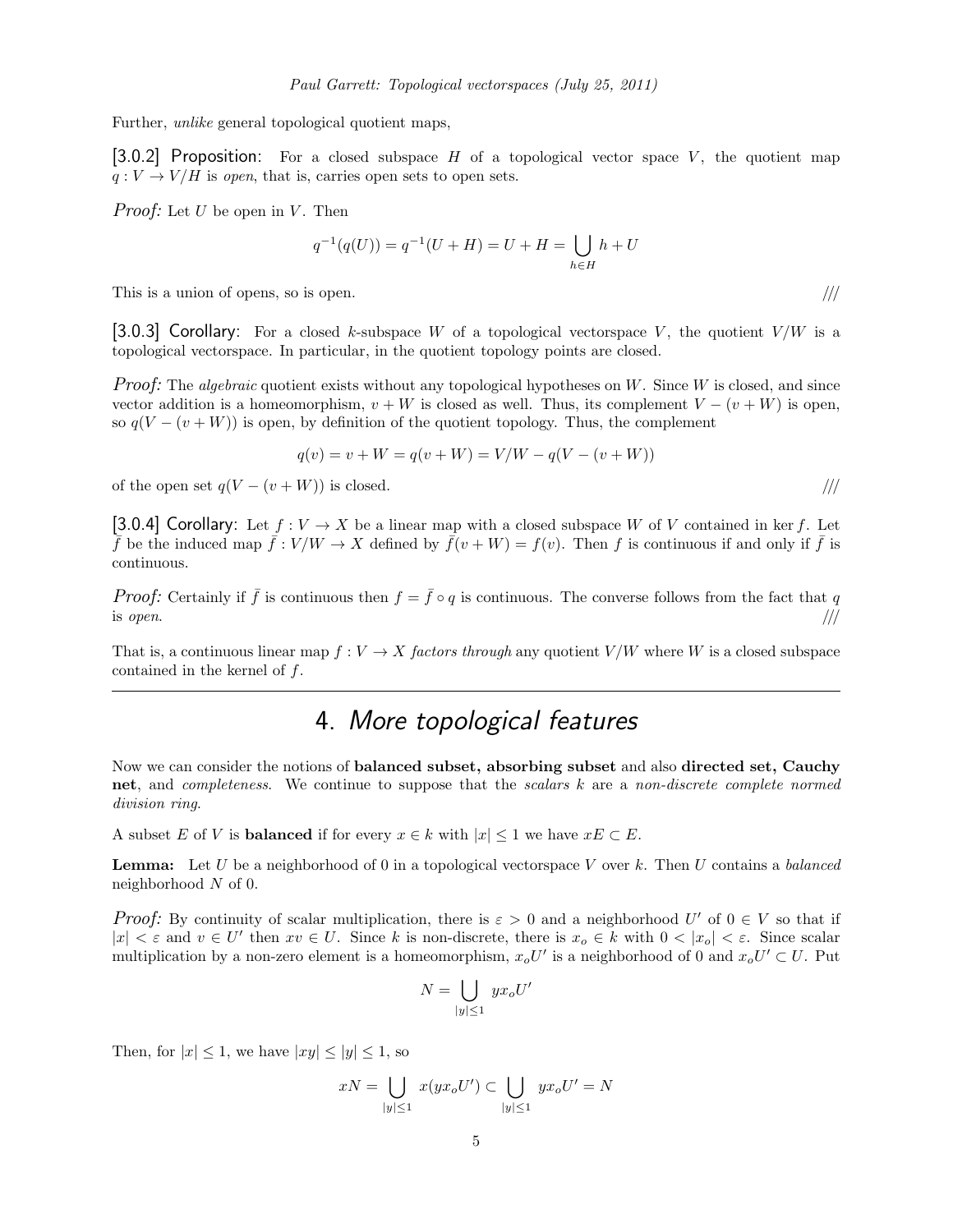This  $N$  is as desired.

$$
\frac{1}{1}
$$

A subset E of a (not necessarily topological) vectorspace V over k is **absorbing** if for every  $v \in V$  there is  $t_o \in \mathbf{R}$  so that  $v \in \alpha E$  for every  $\alpha \in k$  so that  $|\alpha| \geq t_o$ .

**Lemma:** Every neighborhood  $U$  of 0 in a topological vectorspace is absorbing.

*Proof:* We may as well shrink U so as to assure that U is balanced. By continuity of the map  $k \to V$ given by  $\alpha \to \alpha v$ , there is  $\varepsilon > 0$  so that  $|\alpha| < \varepsilon$  implies that  $\alpha v \in U$ . By the non-discreteness of k, there is non-zero  $\alpha \in k$  satisfying any such inequality. Then  $v \in \alpha^{-1}U$ , as desired.  $\|\|$ 

Let S be a poset, that is, a set with a partial ordering  $\geq$ . We assume further that, given two elements s,  $t \in S$ , there is  $z \in S$  so that  $z \geq s$  and  $z \geq t$ . Then S is a **directed set**.

A net in V is a subset  $\{x_s : s \in S\}$  of V indexed by a directed set S. A net  $\{x_s : s \in S\}$  in a topological vectorspace V is a **Cauchy net** if, for every neighborhood U of 0 in V, there is an index  $s_o$  so that for  $s, t \geq s_0$  we have  $x_s - x_t \in U$ . A net  $\{x_s : s \in S\}$  is **convergent** if there is  $x \in V$  so that, for every neighborhood U of 0 in V there is an index  $s_o$  so that for  $s \geq s_o$  we have  $x-x_s \in U$ . Since points are closed, there can be at most one point to which a net converges. Thus, a convergent net is Cauchy. A topological vectorspace is complete if (also) every Cauchy net is convergent.

**Lemma:** Let Y be a vector subspace of a topological vector space X, and suppose that Y is *complete* when given the subspace topology from X. Then Y is a *closed* subset of X.

*Proof:* Let  $x \in X$  be in the closure of Y. Let S be a local basis of opens at 0, where we take the partial ordering so that  $U \geq U'$  if and only if  $U \subset U'$ . For each  $U \in S$  choose

$$
y_U \in (x+U) \cap Y
$$

Then the net  $\{y_U : U \in S\}$  converges to x, so is Cauchy. But then it must converge to a point in Y, so by uniqueness of limits of nets it must be that  $x \in Y$ . Thus, Y is closed. ////

[4.0.1] Remark: Unfortunately, completeness as above is too strong a condition for general topological vectorspaces, beyond Fréchet spaces. [6]

#### 5. Finite-dimensional spaces

Now we look at the especially simple nature of finite-dimensional topological vectorspaces, and their interactions with other topological vectorspaces. <sup>[7]</sup> The point is that there is only one topology on a finite-dimensional space. This has important consequences.

[5.0.1] Proposition: For a one-dimensional topological vectorspace V, that is, a free module on one generator e, the map  $k \to V$  by  $x \to xe$  is a homeomorphism.

**Proof:** Since scalar multiplication is continuous, we need only show that the map is open. Given  $\varepsilon > 0$ , by the non-discreteness of k there is  $x_o$  in k so that  $0 < |x_o| < \varepsilon$ . Since V is Hausdorff, there is a neighborhood U of 0 so that  $x_0e \notin U$ . Shrink U so it is balanced. Take  $x \in k$  so that  $xe \in U$ . If  $|x| \geq |x_0|$  then  $|x_0x^{-1}| \leq 1$ , so that

$$
x_o e = (x_o x^{-1})(xe) \in U
$$

<sup>[6]</sup> A slightly weaker version of completeness, quasi-completeness or local completeness, does hold for most important natural spaces, and will be discussed later.

<sup>[7]</sup> We still only need suppose that the scalar field k is a complete non-discrete normed division ring.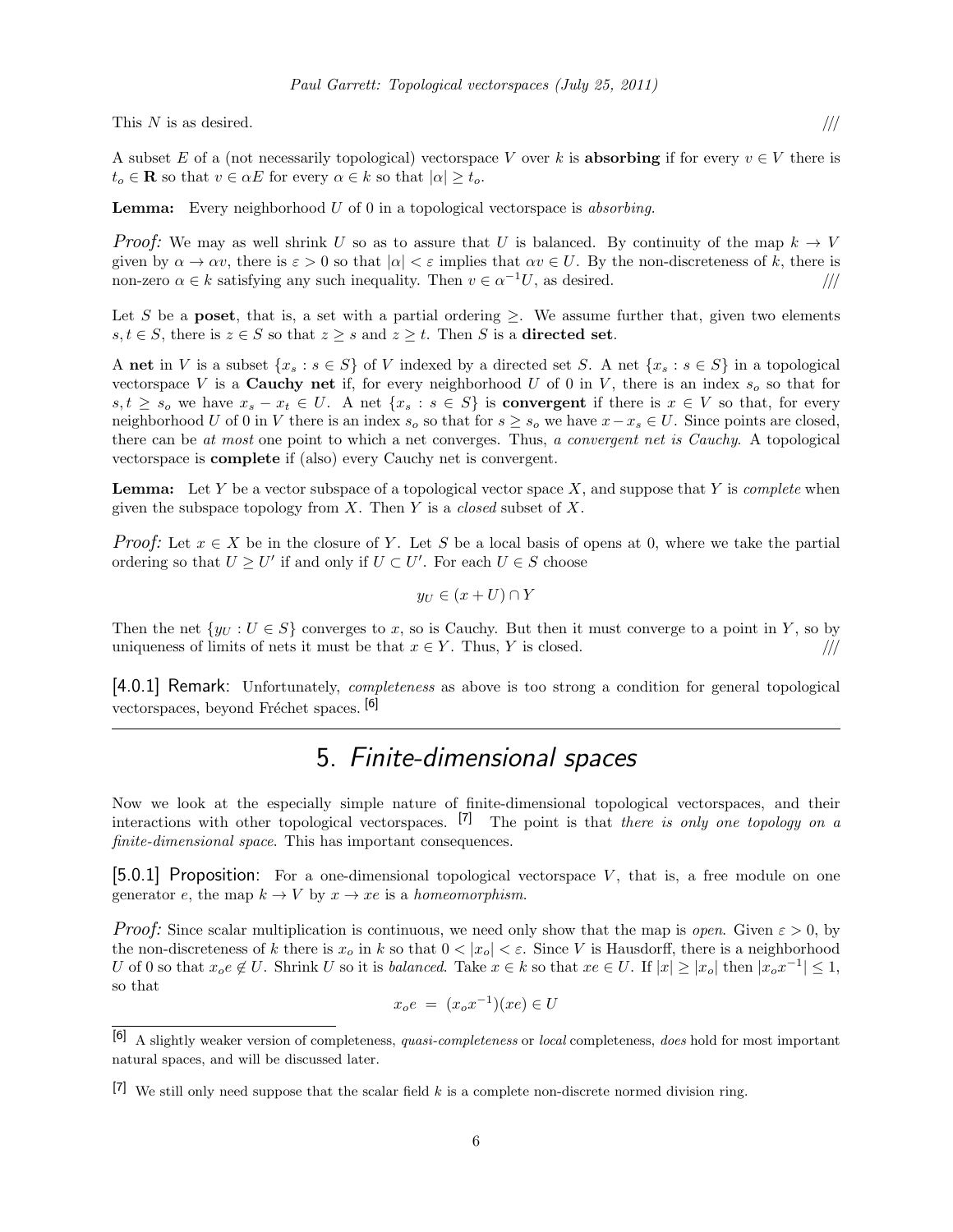by the balanced-ness of U, contradiction. Thus,

$$
xe \in U \implies |x| < |x_o| < \varepsilon
$$

This proves the claim.  $/$ ///

[5.0.2] Corollary: Fix  $x_o \in k$ . A not-identically-zero k-linear k-valued function f on V is continuous if and only if the affine hyperplane

$$
H = \{v \in V : f(v) = x_o\}
$$

is *closed* in V.

*Proof:* Certainly if f is continuous then H is closed. For the converse, we need only consider the case  $x<sub>o</sub> = 0$ , since translations (i.e., vector additions) are homeomorphisms of V to itself.

For  $v_o$  with  $f(v_o) \neq 0$  and for any other  $v \in V$ 

$$
f(v - f(v)f(v_o)^{-1}v_o) = f(v) - f(v)f(v_o)^{-1}f(v_o) = 0
$$

Thus,  $V/H$  is one-dimensional. Let  $\bar{f}: V/H \to k$  be the induced k-linear map on  $V/H$  so that  $f = \bar{f} \circ q$ :

 $\bar{f}(v + H) = f(v)$ 

Then  $\bar{f}$  is a homeomorphism to k, by the previous result, so f is continuous.  $\frac{1}{1}$ 

In the following theorem, the three assertions are proven together by induction on dimension.

#### $[5.0.3]$  Theorem:

- A finite-dimensional k-vectorspace V has just one topological vectorspace topology.
- A finite-dimensional k-subspace V of a topological k-vectorspace W is necessarily a *closed* subspace of W.
- A k-linear map  $\phi: X \to V$  to a finite-dimensional space V is continuous if and only if the kernel is closed.

*Proof:* To prove the uniqueness of the topology, it suffices to prove that for any k-basis  $e_1, \ldots, e_n$  for V, the map

$$
k \times \ldots \times k \to V
$$

given by

$$
(x_1,\ldots,x_n)\to x_1e_1+\ldots+x_ne_n
$$

is a homeomorphism. Prove this by induction on the dimension  $n$ , that is, on the number of generators for V as a free k-module.

The case  $n = 1$  was treated already. Granting this, we need only further note that, since k is complete, the lemma above asserting the closed-ness of complete subspaces shows that any one-dimensional subspace is necessarily closed.

Take  $n > 1$ . Let

$$
H = ke_1 + \ldots + ke_{n-1}
$$

By induction, H is closed in V, so the quotient  $V/H$  is a topological vector space. Let q be the quotient map. The space  $V/H$  is a one-dimensional topological vectorspace over k, with basis  $q(e_n)$ . By induction, the map

$$
\phi: xq(e_n) = q(xe_n) \to x
$$

is a homeomorphism to  $k$ .

Likewise,  $ke_n$  is a closed subspace and we have the quotient map

$$
q': V \to V/ke_n
$$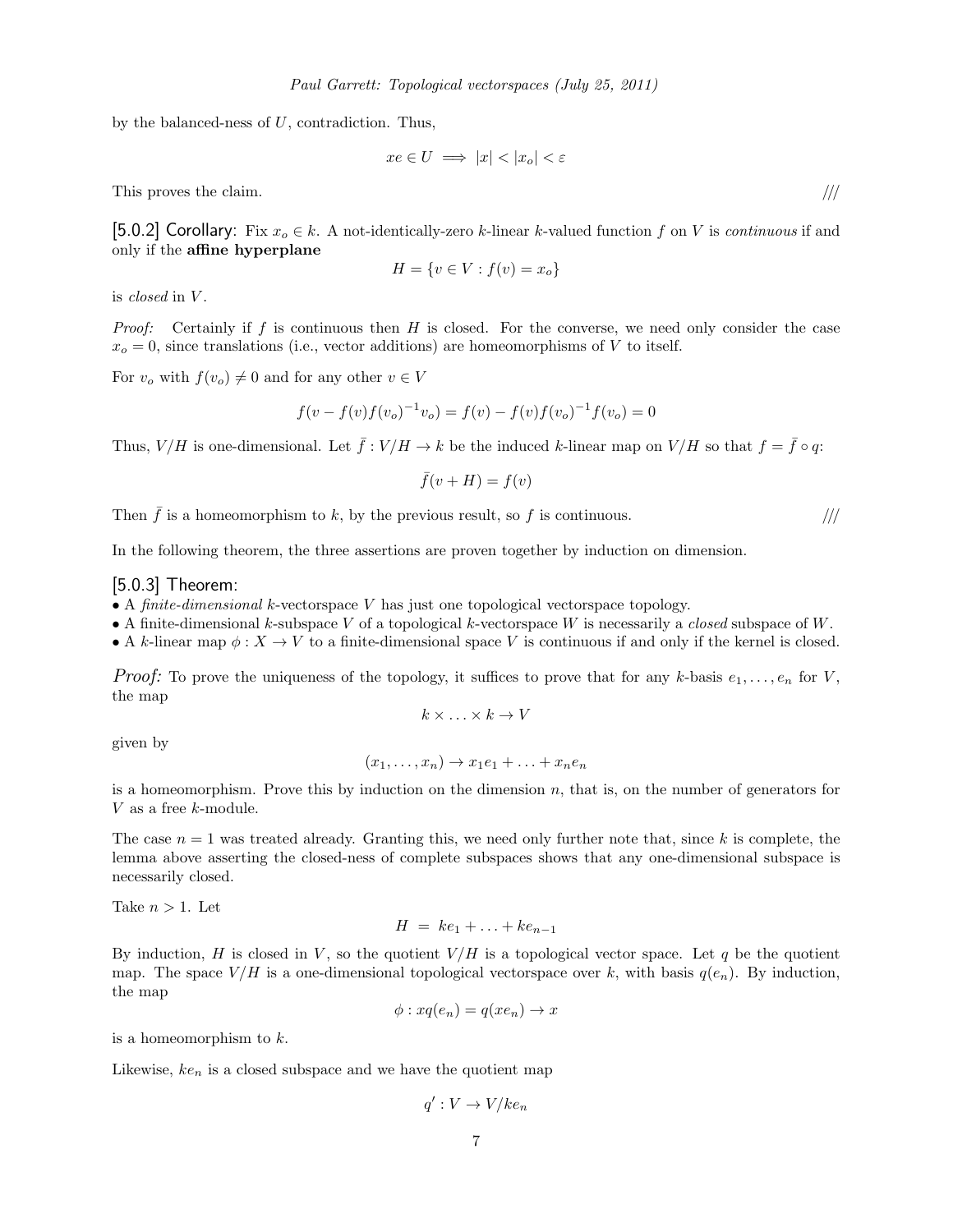We have a basis  $q'(e_1), \ldots, q'(e_{n-1})$  for the image, and by induction the map

$$
\phi': x_1 q'(e_1) + \ldots + x_{n-1} q'(e_{n-1}) \to (x_1, \ldots, x_{n-1})
$$

is a homeomorphism.

Invoking the induction hypothesis, the map

$$
v \to (\phi \circ q)(v) \times (\phi' \circ q')(v)
$$

is continuous to

$$
k^{n-1} \times k \approx k^n
$$

On the other hand, by the continuity of scalar multiplication and vector addition, the map

$$
k^n \to V
$$
 by  $x_1 \times \ldots \times x_n \to x_1 e_1 + \ldots + x_n e_n$ 

is continuous. These two maps are mutual inverses, proving that we have a homeomorphism.

Thus, a *n*-dimensional subspace is homeomorphic to  $k<sup>n</sup>$ , so is complete, since (as follows readily) a finite product of complete spaces is complete. Thus, by the lemma asserting the closed-ness of complete subspaces, it is closed.

Continuity of a linear map  $f: X \to k^n$  implies that the kernel  $N = \text{ker } f$  is closed. On the other hand, if N is closed, then  $X/N$  is a topological vectorspace of dimension at most n. Therefore, the induced map  $\bar{f}: X/N \to V$  is unavoidably continuous. But then  $f = \bar{f} \circ q$  is continuous, where q is the quotient map. This completes the induction step.  $\frac{1}{2}$  ///

### 6. Convexity, seminorms, Minkowski functionals

Now suppose that the scalar field k contains  $\mathbb R$ . Then the notion of **convexity** makes sense: a subset E of a vectorspace is *convex* when  $tx + (1-t)y$  lies in E for all  $0 \le t \le 1$  and for all  $x, y \in E$ .

The Minkowski functional  $\mu_E$  on a vector space V attached to a set E in V is

$$
\mu_E(v) = \inf\{t > 0 : v \in \alpha \cdot E \text{ for all } \left| \alpha t \in k \text{ with } |\alpha| \ge t, \} \tag{for } v \in V
$$

For  $E$  not *absorbing*, there might be  $v$  with no such  $t$ , necessitating that we put

$$
\mu_E(v) \;=\; +\infty
$$

Thus, E need not be absorbing to define these functionals, if infinite values are tolerated.  $[8]$ 

 $[6.0.1]$  Proposition: For E convex and balanced in V,

$$
\mu_E(x + y) \le \mu_E(x) + \mu_E(y) \qquad \text{(for } x, y \in V)
$$

$$
\mu_E(tx) = t \cdot \mu_E(x) \qquad \text{(for } t \ge 0)
$$

and

 $\mu_E(\alpha v) = |\alpha| \cdot \mu_E(v)$  (for all  $\alpha \in k$ )

<sup>[8]</sup> The value + $\infty$  cannot be treated as a number. As usual,  $t + \infty = \infty$  for all real numbers t, but  $\infty - \infty$  has no sensible value, and the sense of  $0 \cdot \infty$  depends on circumstances.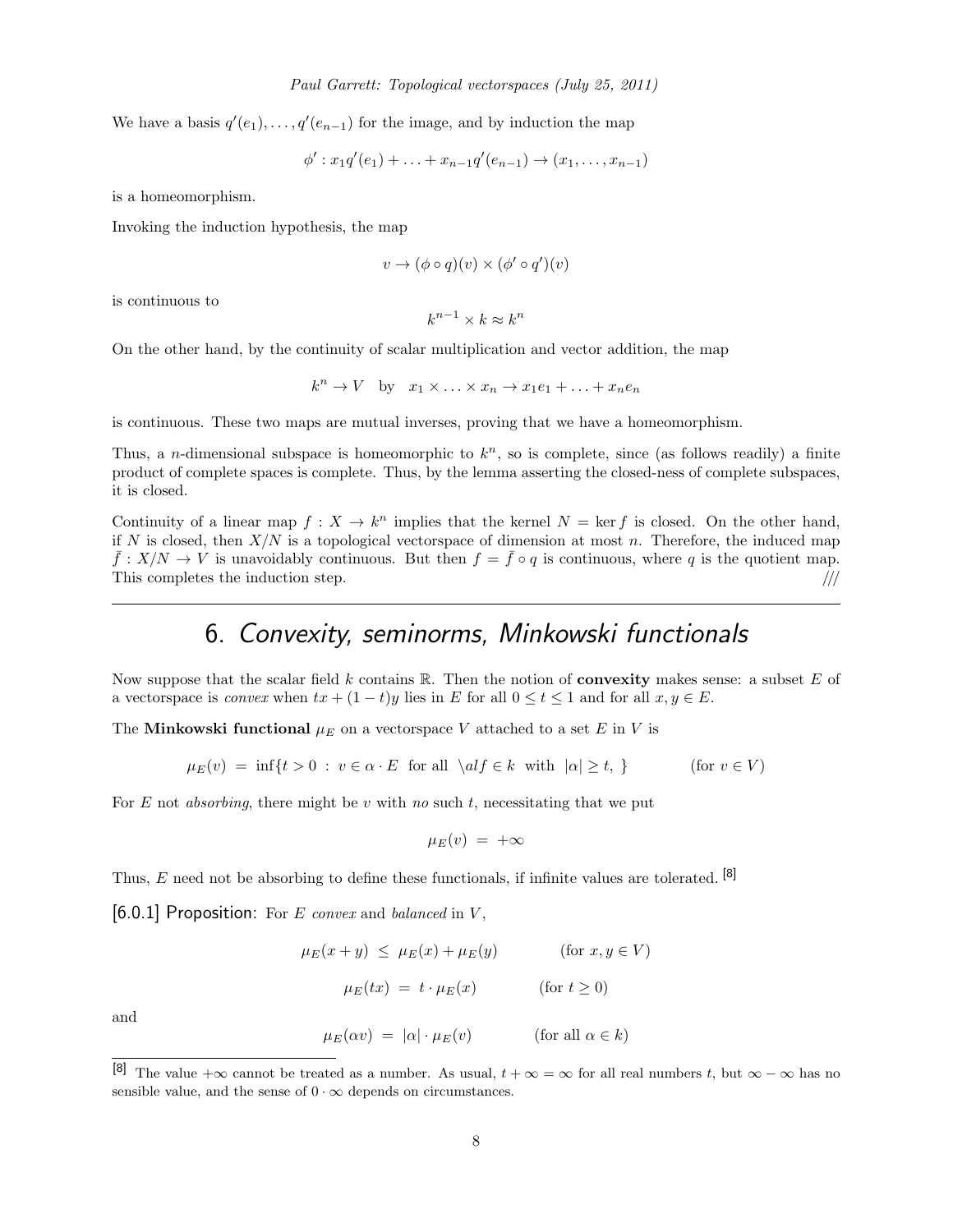Proof: As E is balanced,

 $\mu_E(\alpha v) = \inf\{t > 0 : \alpha v \in \beta \cdot E \text{ for all } \beta \in k \text{ with } |\beta| \geq t, \}$  $= \inf\{t > 0 : v \in \beta \cdot E \text{ for all } \beta \in k \text{ with } |\alpha \cdot \beta| \geq t, \}$ 

Suppose  $x \in sE$  for all  $|s| \geq s_o$  and  $y \in tE$  for all  $|t| \geq t_o$ . Then

$$
|\frac{x}{s}| + |\frac{y}{t}| \le 1
$$
  

$$
x + y \in sE + tE
$$

for all  $|s| \geq s_o$  and for all  $|t| \geq t_o$ .

# 7. Countably normed, countably Hilbert spaces

In practice, most Fréchet spaces have more structure than just the Fréchet structure: they are projective limits of Hilbert spaces, and even that in a rather special way. This type of additional information is exactly what is needed for several types of stronger results, concerning spectral theory, regularity results for differential operators, Schwartz-type kernel theorems, and so on.

The ideas here, although of considerable utility, are not made explicit as often as they merit. The present account is inspired by, and is partly an adaptation of, parts of the Gelfand-Shilov-Vilenkin-Graev monographs Generalized Functions. This material is meant to be a utilitarian substitute (following Gelfand et alia) for Grothendieck's somewhat more general concepts related to *nuclear spaces*.

Let V be a real or complex vectorspace with a collection of norms  $||_i$  for  $i \in \mathbb{Z}$ . We suppose that we have

$$
\ldots \ge |v|_{-2} \ge |v|_{-1} \ge |v|_0 \ge |v|_1 \ge |v|_2 \ge \ldots
$$

for all  $v \in V$ . Let  $V_i$  be the *Banach space* obtained by taking the *completion* of V with respect to the i<sup>th</sup> norm  $||_i$ . The inequalities relating the various norms assure that for  $i \leq j$  the identity map of V to itself induces (extending by continuity) continuous inclusions

$$
\phi_{ij}: V_i \to V_j
$$

Then it makes sense to take the *intersection* of all the spaces  $V_i$ : this is more properly described as an example of a projective limit of Banach spaces

$$
\bigcap_i V_i = \text{proj}\lim_i V_i
$$

It is clear that  $V$  is contained in this intersection (certainly in the sense that there is a natural injection, and so on). If the intersection is exactly V then V is a **countably normed space** or **countably Banach** space.

This situation can also arise when we have positive-definite hermitian inner products  $\langle, \rangle_i$  with  $i \in \mathbb{Z}$ . Let  $||i$  be the norm associated to  $\langle,\rangle_i$ . Again suppose that

$$
|v|_i \ge |v|_{i+1}
$$

for all  $v \in V$  and for all indices i. If the intersection

$$
\bigcap_i V_i = \text{proj}\lim_i V_i \supset V
$$